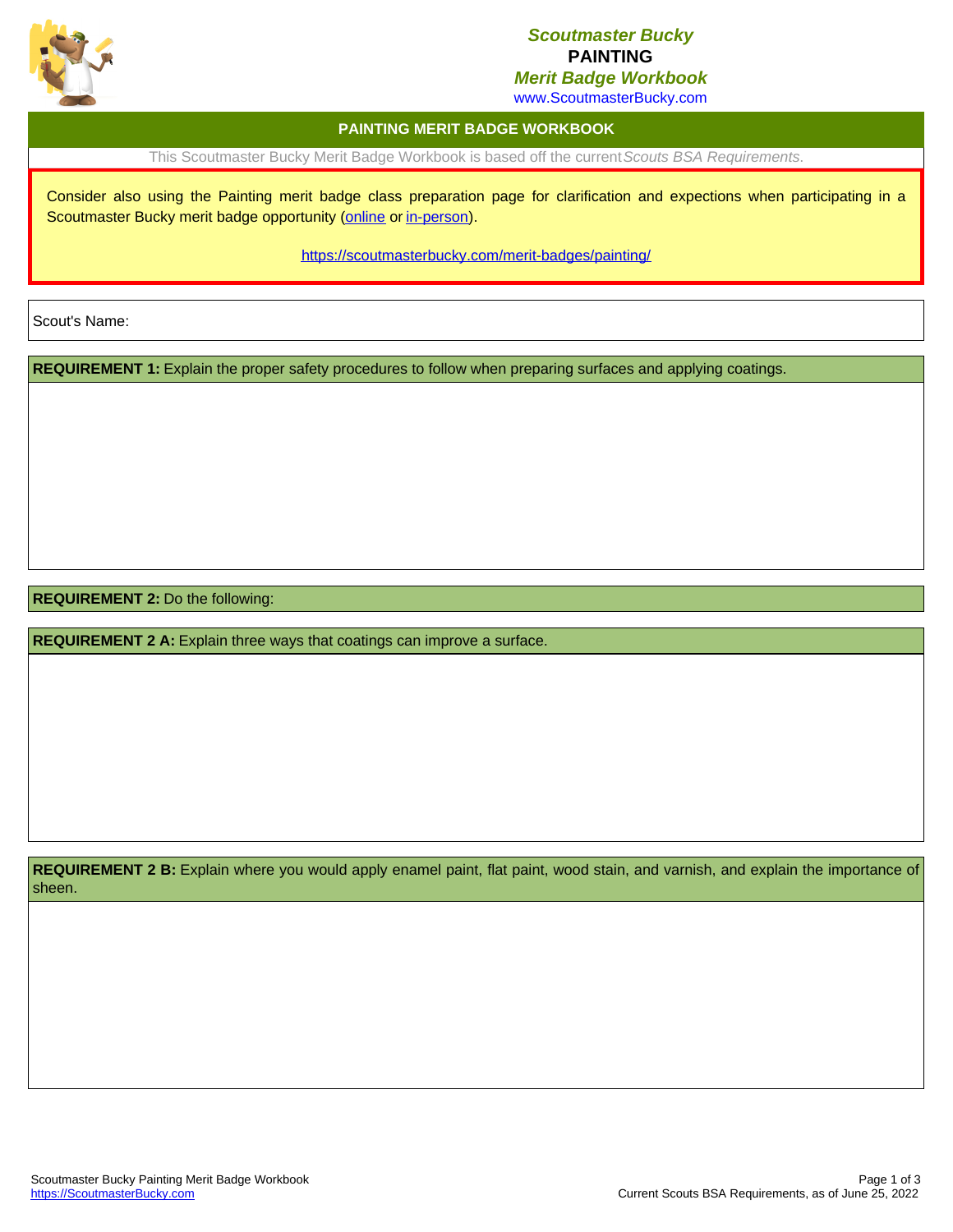

**REQUIREMENT 2 C:** Tell why each is best for these uses.

REQUIREMENT 3: Prepare and paint two different surfaces using patching materials or caulking and the proper primers and topcoats. Suggested projects include an interior or exterior wall, a door, a piece of furniture, a concrete wall or floor, a porch rail, or a fence. Your counselor must preapprove the projects.

First surface prepared and painted Second Surface prepared and painted Second surface prepared and painted

**REQUIREMENT 4:** Prepare and paint an item using harmonizing colors that you have selected using the color wheel in the Painting merit badge pamphlet.

Prepared and painted an item

**REQUIREMENT 5:** Show the right way to use, clean, maintain, and store painting equipment.

REQUIREMENT 6: Explain the importance of ladder safety, personal hygiene, and the use of personal protective equipment when painting.